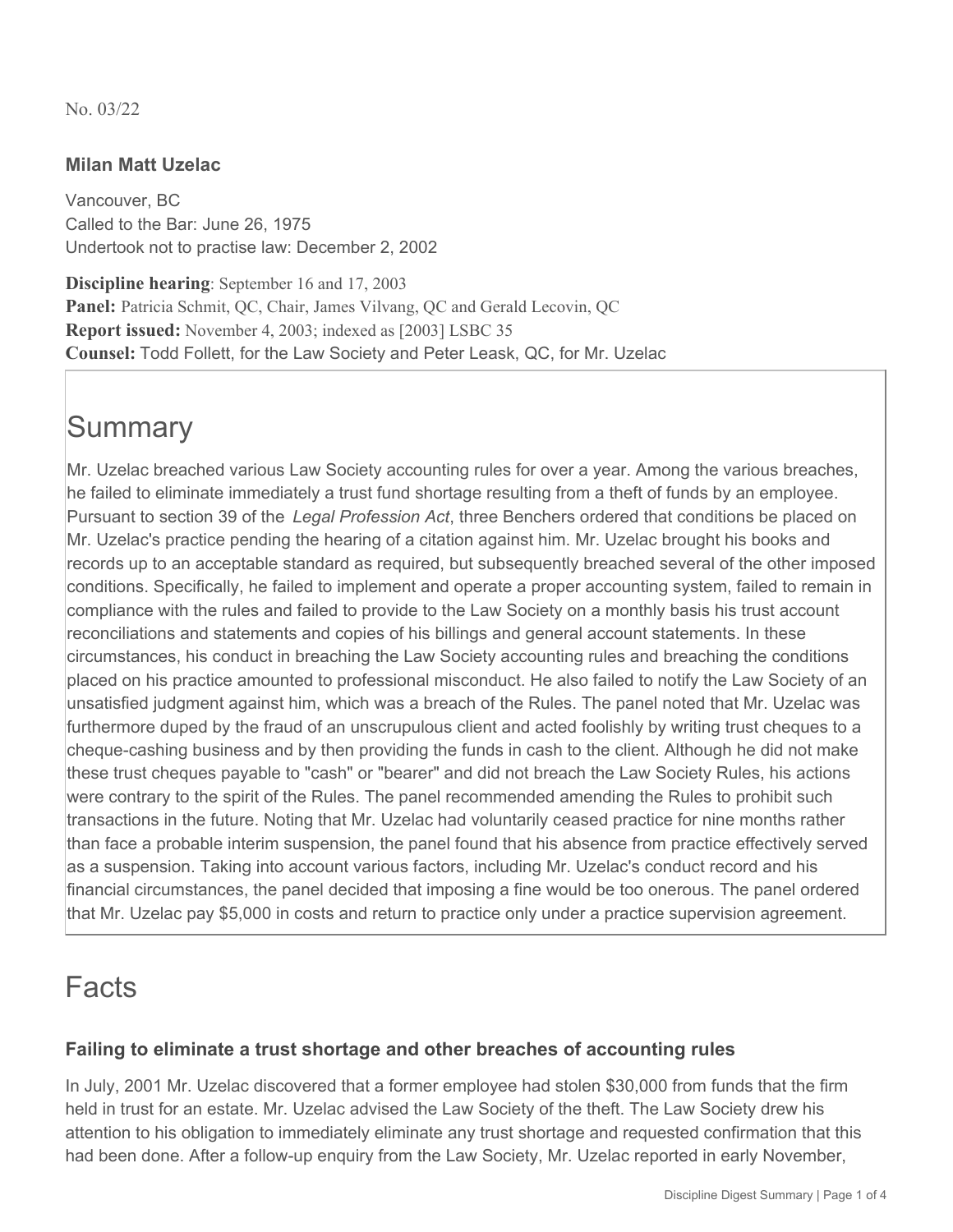2001 that he had not replaced the trust funds taken by his former employee as he had not been able to raise the funds as of that time.

Pursuant to Law Society Rule 3-79, the Law Society Executive Director authorized an audit of Mr. Uzelac's books, records and accounts. Mr. Uzelac reported in December, 2001 that he anticipated eliminating the trust shortage within the month. In early January, 2002 he wrote to the Law Society outlining the circumstances of the shortfall, and on January 23 he deposited \$30,000 to make up the shortfall.

The Law Society audit revealed that the \$30,000 theft had occurred on February 22, 2001 and was not eliminated until January 23, 2002. Mr. Uzelac had failed to maintain sufficient funds in his trust account to meet his obligations over this period and failed to eliminate the trust shortage immediately on discovery, contrary to Rule 3-66(1).

Mr. Uzelac had breached other accounting rules by:

· failing to maintain the required books, records and accounts, contrary to Rule 3-59(1);

· failing to maintain trust cash books, client trust ledgers, records showing transfers between clients, trust ledgers and all supporting documents from November 1, 2000 to March 18, 2002, contrary to Rule 3-60;

· failing to maintain a general cash book, accounts receivable ledger or other suitable system, copies of all bank-validated deposit slips and all supporting documents and vouchers, from November 1, 2000 to May 2, 2002, contrary to Rule 3-62;

· failing to keep a billing file from November 1, 2000 to May 2, 2002, contrary to Rule 3-62;

· failing to record trust transactions within seven days from November 1, 2000 to March 18, 2002, contrary to Rule 3-63(1)(a);

· failing to record general transactions within 30 days from November 1, 2000 to May 2, 2002, contrary to Rule 3-63(1)(b); and

· failing to immediately produce pooled trust account cancelled cheques, bank reconciliations, completed ledger cards, general bank account records and trust liability reconcilations to the Law Society auditor, contrary to Rule 3-79(2).

A citation was authorized against Mr. Uzelac and he subsequently appeared before three Benchers to determine whether he should be suspended or have conditions imposed on his practice pending the outcome of the hearing of the citation. The Benchers determined that it was unnecessary to suspend Mr. Uzelac, but ordered that he comply with several practice conditions. Contrary to those practice conditions, Mr. Uzelac failed to implement and operate a proper accounting system, failed to remain in compliance with the rules and failed to provide to the Law Society on a monthly basis his trust account reconciliations and statements and copies of his billings and general account statements.

#### **Writing trust cheques to a cheque-cashing business**

In 2002 Mr. Uzelac represented a financial company that told him he would receive in trust the proceeds of a completed financial project. Mr. Uzelac entered into an agreement with the client whereby Mr. Uzelac would receive a \$20,000 fee for preparing a business proposal. Mr. Uzelac delivered a business proposal to the client.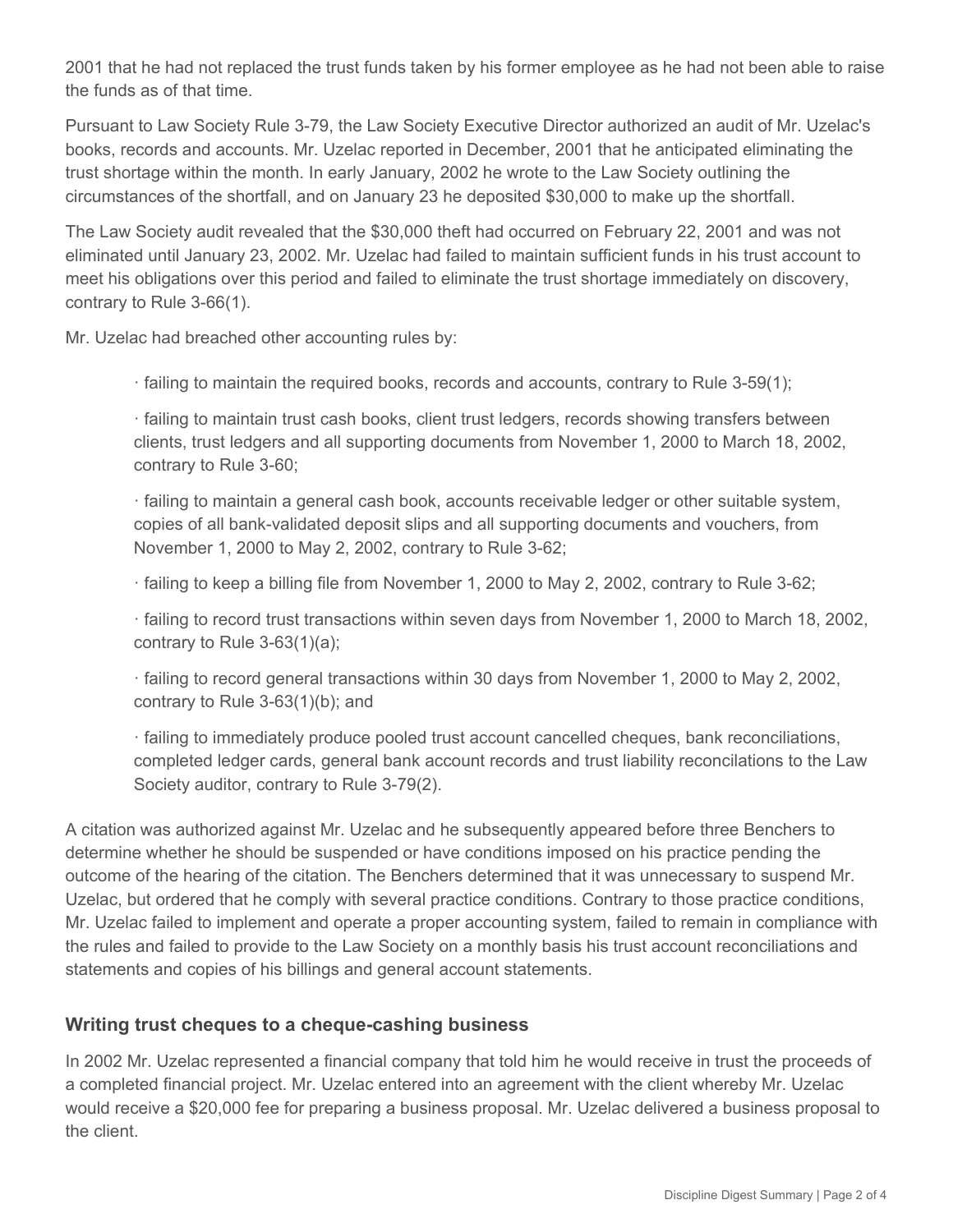On May 3, 2002 Mr. Uzelac was advised by his bank that \$5.3 million had been deposited to his trust account via an internal bank transfer. That same day Mr. Uzelac disbursed \$70,900 in trust cheques to various payees, at the request of his client, including a \$27,500 cheque payable to his client's principal, Mr. R, and a \$20,000 cheque payable to Mr. Uzelac's firm for fees and disbursements.

At the request of his client, Mr. Uzelac paid a trust cheque for \$71,500 to a cheque-cashing business in order to receive the sums of \$20,000 and \$30,000 US in cash. He also issued a \$50,000 trust cheque to the cheque-cashing business in order to obtain that amount in cash. He paid the sums he had received in cash to Mr. R.

On May 6, on his client's instructions, Mr. Uzelac purchased four bank money orders totalling just over \$5.1 million that were to be disbursed on the client's further instructions.

On May 7, Mr. Uzelac was advised by his bank that the deposit of \$5.3 million to his trust account was suspected of being fraudulent. This was confirmed the next day by the bank, which demanded a return of its bank drafts. The bank also refused to honour the trust cheques of \$71,500 and \$50,000 that Mr. Uzelac had written to the cheque-cashing business. On May 10 Mr. Uzelac paid the cheque-cashing business \$22,598.86 in partial repayment. The cheque-cashing business, which was a former client of Mr. Uzelac, obtained judgment against him for the balance of the money owed it.

## **Failing to report unsatisfied judgments**

Between July, 2002 and October, 2002 three judgments were entered against Mr. Uzelac. He failed to satisfy these judgments within seven days of entry and did not notify the Law Society of the circumstances of the judgments or his proposal for satisfying them, contrary to Rule 3-44.

### **Verdict**

The hearing panel found and Mr. Uzelac admitted that he had breached various accounting rules. The panel found that his breach of the accounting rules and his breach of the conditions placed on his practice amounted to professional misconduct in these circumstances.

Mr. Uzelac's actions in writing trust cheques to a cheque-cashing business and then providing the funds in cash to his client did not breach the Law Society accounting rules since the trust cheques were not made out to "cash" or "bearer." Such a practice was risky, however, and breached the spirit of the Rules. In other circumstances, such a practice might amount to professional misconduct. The hearing panel accordingly recommended a rule amendment to prohibit such transactions in the future.

Mr. Uzelac's failure to notify the Law Society of three unsatisfied judgments against him amounted to a breach of Law Society Rule 3-44.

### **Penalty**

The hearing panel took into account that Mr. Uzelac had been financially punished as a result of the theft of trust funds by an employee he had trusted and by the fraud of a client. He had to make up the \$30,000 trust shortfall resulting from the employee theft and owed close to \$140,000 in judgments against him. Until these incidents, he had a sparse conduct record and little contact with the Law Society.

In considering a suspension, the panel noted that Mr. Uzelac had ceased practising law since December, 2002. Although he was facing a probable interim suspension at the time, his absence from practice had the same effect as a suspension in that he was unable to earn income as a lawyer for nine months as of the